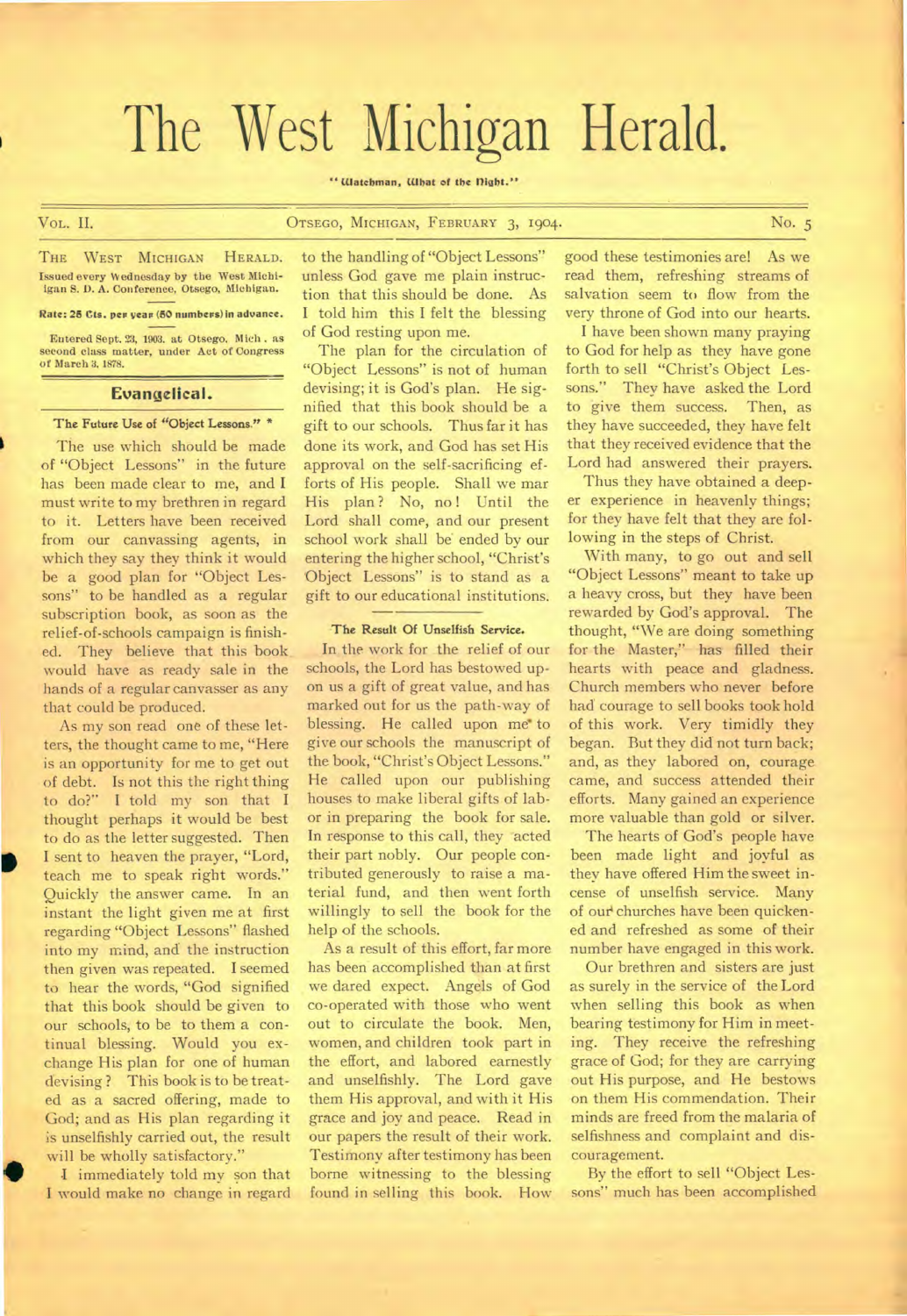to bring the precious light of present truth to those in darkness. Thus many have been saved from sin. For every spring of influence touched, for every train of thought set in motion with a sincere desire to glorify God, the Holy Spirit has worked on hearts, bringing wisdom, courage, and strength. Those who have bought the book bear testimony to the blessing they have received in reading it. Many will shine in the kingdom of God whose conversion was the result of the efforts of our brethren and sisters to sell "Object Lessons."

The men who have taken a leading part in this enterprise have done a good work. Their labors have brought about most excellent results. They are not to become discouraged, but to look up to God in faith, and go forward, walking humbly before Him. Our brethren connected with the school at Berrien Springs should be encouraged to advance as the way may open before them. We are to help them all we can. Christ stands at the helm, and to Him is to be ascribed the praise and glory for the work accomplished by "Object Lessons." This work bears the stamp of unselfishness, and it will produce good fruit. Mrs. E. G. White. \* From advance sheets of Testimonies, Vol. VIII.

"A general movement for Christ's Object Lessons" is needed, and this must begin with individual movements. In every church let every member of every family make determined efforts to deny self and to help forward the work. Let the children act a part. LET ALL CO-OPERATE. Let us do our best at this time to render to God our offering, to carry out his specified will, and thus make an occasion for witnessing for him and His truth in a world of darkness. The lamp is in our hands. Let its light shine forth brightly."

#### **Educational.**

#### To the Young People of the West Michigan Conference.

Greeting: By the action of the last session of the West Michigan Conference at Charlotte, the writer was asked to take the superintendency of the Educational Department of the Conference. As our work is organized in the different conferences at present, this means the supervision of the work of the young people,—whether organized into societies or not,—the work of the Church Schools, the churches along the line of Christian Education and the Sabbath Schools.

Mrs. Hattie E. Allee was re-elected corresponding secretary of the department, and her work will necessarily be confined largely to the correspondence in connection with the Sabbath Schools, inasmuch as, connected with this work, she will have the editorship of the Conference Paper.

We are glad at this time to greet those who compose these different elements in the Conference. To every young man; to every young woman, I would say I extend to you my hand, and ask, "Are you a Christian ?" If not, why not ?" If you are, will you join me in a hand to hand, earnest, open heart to heart free work for every young person within the borders of the conference ?

You can readily see that it will be impossible for me in some months to visit the different localities where we have companies at work. I must depend to a large extent upon correspondence. The Lord being my helper, I expect to become acquainted, by letter or otherwise, with every young person in the Conference. Are you willing to aid me in this undertaking ? Are you willing to furnish information that I shall call for from time to time? Are you willing to put yourself out, perhaps, at times in order to obtain for me answers to the questions which I shall send you ?

You may know of conditions in your immediate neighborhood which would be of great value to me to know. You may know of circumstances or incidents, which, if I could be placed in touch with them, would enable me to help you in the spreading of the gospel and the bringing of souls to Christ.

If you are interested in this work and are willing to aid, willing to join in a crusade for the Master, will you not write me at your earlist convenience at the address given elsewhere in this article, and give me assurance that you are heart and soul in the work of the young people ?

TO THE CHURCH SCHOOL TEACHERS. To those who are engaged in the Master's work as teachers in our Church Schools, I extend my hand.

With the exception of one year, when I was practicing law, I have been in school, at least a portion of the year, since 1875. I began teaching as assistant when I was a senior at Hillsdale High school in 1884. My experience has extended over the years since in district school, graded school, private school, business college, thigh school, our own Industrial academy and for a short time in the old Battle Creek College. I tell you not this to boast; but if I have learned anything, if experience has taught me anything, I place all that I know and all the ability that I have at the disposal of the Lord for this work.

I began my work as principal in 189o. I know what it is to stand by teachers, to encourage them in their work, and I am saying these words about myself to inspire courage in the hearts of all the teachers of this Conference.

Teachers, you exert a mighty influence ! It is yours to train children that have been born into the message for this time. To you is given one of the most solemn responsibilities ever committed to human beings. You should joy and rejoice in the privilege God has given you of assisting to carry on this work. Shall we not join

**1** 

•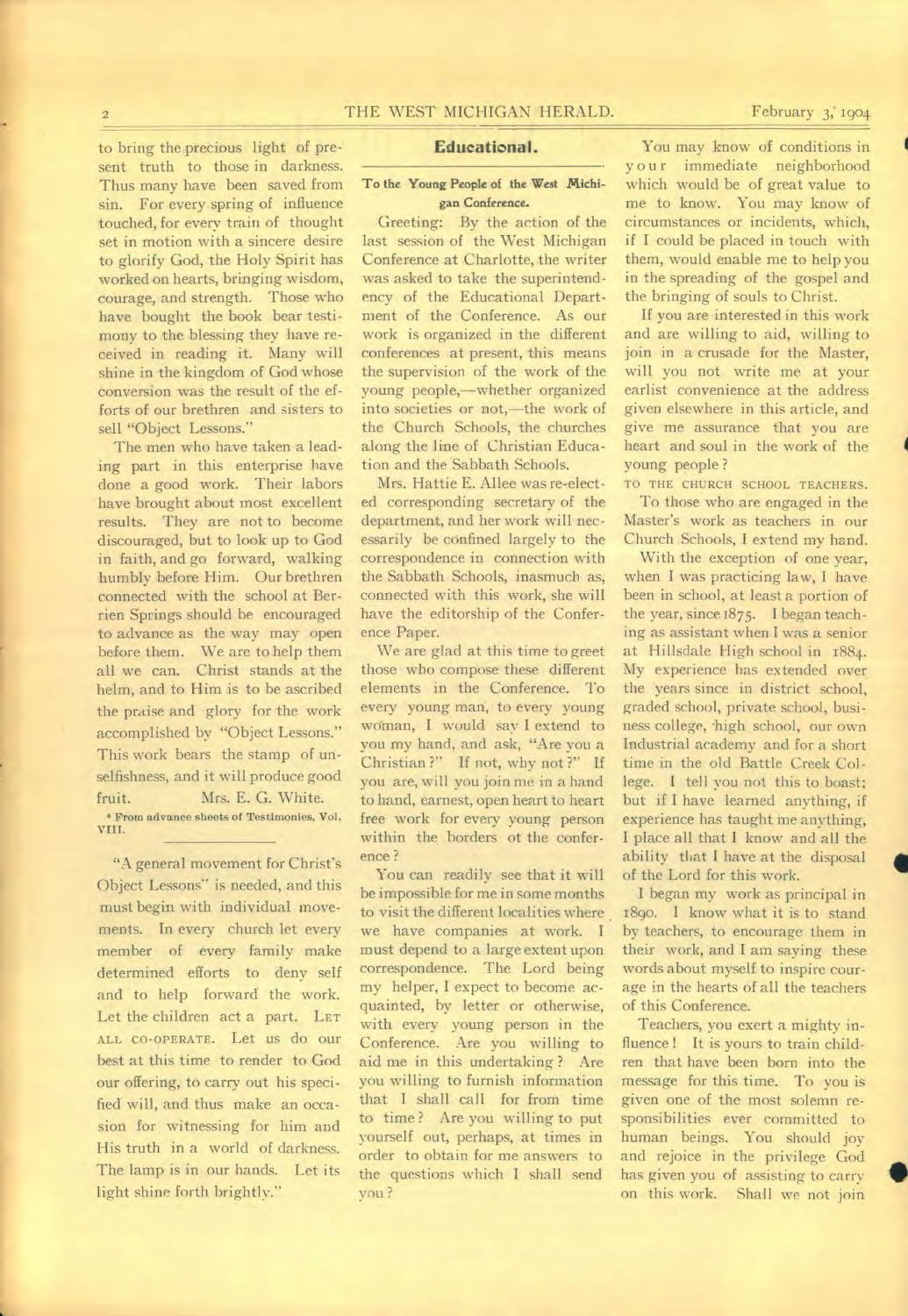hand in hand in an effort to make this year the best one yet ?

The work that has heretofore been done exhibits earnest labor on the part of those who have been carrying the responsibilities; that the Lord has wonderfully wrought for the Educational work in this Conference. But every blessing that He has heretofore given, every blessing that has up until now been granted, should be a stepping stone to greater and grander building.

May I have the assurance of the teachers in this Conference that we shall work together ?

For the present my address will be in care of the Review & Herald, Battle Creek, Mich.

J. C. LAMSON.

Hold yourself responsible for a higher standard than any body else expects of you. Keep your own standard high. Never excuse yourself. Be a hard master to yourself, but lenient to everybody else.

The book of Proverbs might also be called a treatise on friendship, so full is it of advice about the sort of person a young man should tie to and the sort of person he should avoid. There is possibly no other book in the world which so exalts the idea of friendship, and is so anxious to have it truly and carefully kept.

Disappointment—Good reader, if you and I ever reach the Father's house, we will look back and see that the sharp-tongued, rough-visaged teacher, Disappointment, was one of our best guides to bring us thither. He often took us by thorny paths. He often stripped us of our overload of worldly goods, but that was only to make us travel the freer and faster on our heavenward way. He often led us into the valley of the death-shadow; but never did the promises read so sweetly to s as when read by the light of faith in that very valley.

#### **missionary Department.**

**Systematic Offerings for 1904.** 

Do you read from week to week the stirring reports from our missionaries in foreign fields ? Does not the very reading of these fill you with a burning desire to have a part in this great closing work ? Although you may not be able to go to these distant fields yourself, you may have a representative there.

God has set his hand to this work, and it will be done. The giving of the closing message to all the world in this generation is the grandest privilege ever extended to human beings. It will not be accomplished by spasmodic effort, but the servents of God, clothed in his armor, must press the battle to the very gates.

Every individual who loves God's truth, and who understands it for this time, has a definite, specified work to do, which will not be finished until probation closes. Let every one consider these facts in all seriousness, and begin at once to make plans for earnest, systematic effort during 1904.

A good way to do this is to adopt and faithfully carry out the tencent-a-week plan of contributions to foreign missions. Many rich experiences have come to those who have adopted this plan; and the amount received by the Mission Board during the year just closed from this source alone, has amounted to almost twenty thousand dollars. Now, at the beginning of a new year, is a splendid opportunity for others to join this company of givers.

When every Seventh-day Adventist joins this company to carry the message to all lands,.the work will be blessed with an additional fund of more than a quarter of a million dollars. Let your good resolves for 1904 include this one of our weekly offering, and the Lord will surely bless the results.

W. **T.** Bland,

Asst. Treas. Mission Board, 222 North Capitol St., Washington, **D. C.** 

#### **Publication.**

### **The Year Book For 1904.**

We are now prepared to fill orders for the year for 1904. Owing to the discontinuance of the GENER-AL CONFERENCE BULLETIN, the directory of our denomination is now issued in the form of a Year Book, the chief features of which may be stated as follows: a complete directory of the General Conference and all its officers, committees, departments, and laborers; complete directories of all Union and State Conferences and Union and local mission fields throughout the world, with the territory, population, membership, and churches thereof specified, as well as the names and addresses of all officers, committees, departments, and laborers given, and church schools in operation therein; full directories of all colleges, academies and intermediate schools, with boards, faculties, and branches taught; directories of all publishing houses, with boards, officers, and departments connected therewith; a complete list of all periodicals published under the auspices of the denomination, with specifications as to frequency of publication, price, size, and editors thereof; a directory of Sanitariums, with boards and faculties; treatment-rooms, resturants, cafes, and benevolent institutions. The work also contains an exhaustive summary of officers, with their addresses, a complete directory of ordained and licensed ministers, and of physicians, together with statistical reports, and the Constitution of the General Conference.

This work will be found very helpful to our people in giving them a correct understanding of our organized work in various parts of the world, and will we believe, lead to a greater interest in extending the message to parts as yet unentered. The book contains a number of features not contained in any previous directory, is issued in the most convenient form, at a very low rate, and should be in the hands of all our people. Price 25